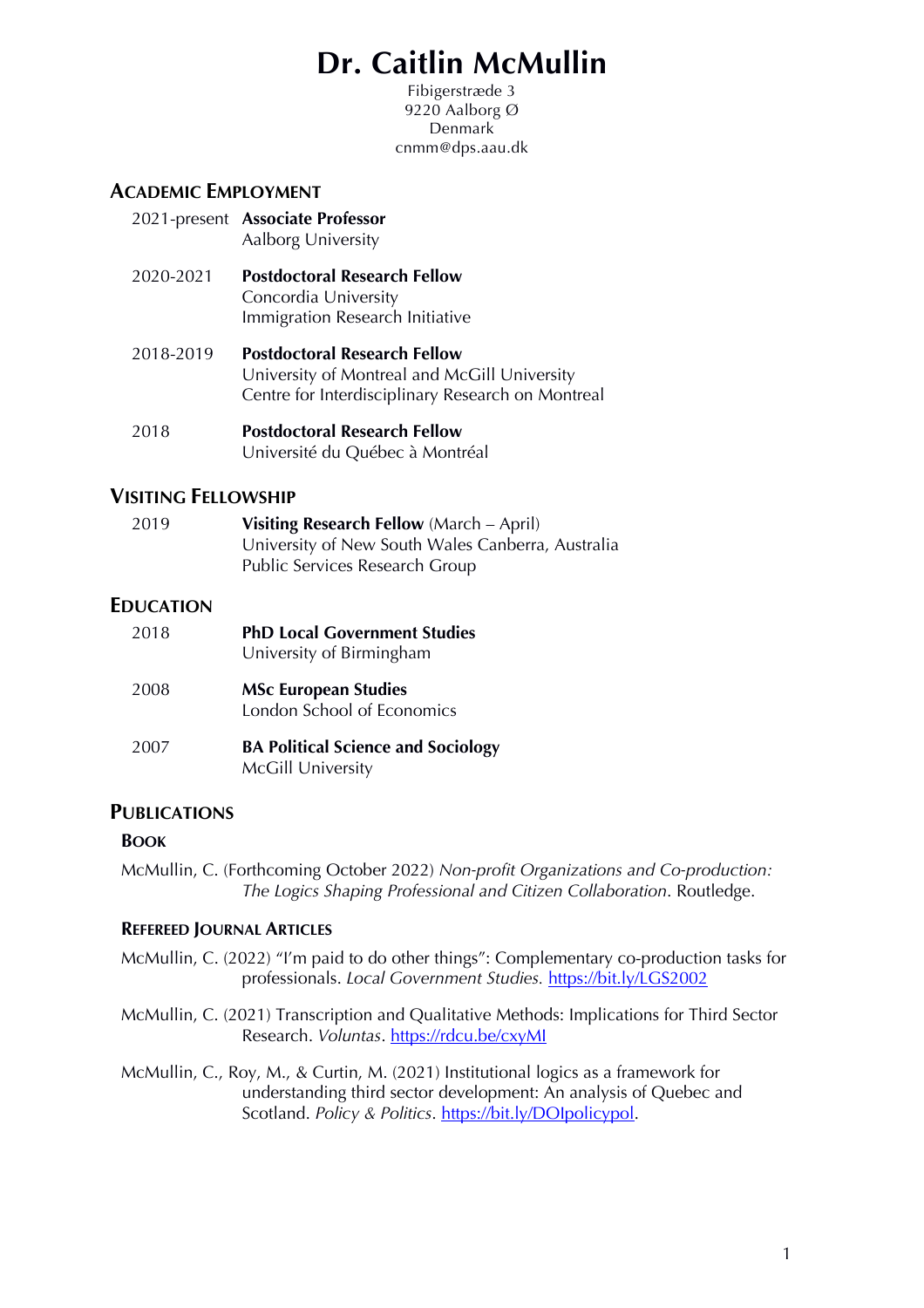- McMullin, C. (2021). Challenging the necessity of New Public Governance: Co-production by third sector organizations under different models of public management. *Public Administration*, 99, 5-22. https://doi.org/10.1111/padm.12672.
- McMullin, C. (2021) Migrant integration services and coping with the digital divide: Challenges and opportunities of the COVID-19 pandemic. *Voluntary Sector Review*, 12(1), 129-136. https://bit.ly/DOImigrantintegration.
- McMullin, C. & Raggo, P. (2020) Leadership and governance in times of crisis: A balancing act for nonprofit boards. *Nonprofit and Voluntary Sector Quarterly*, 49(60), 1182-1190. https://journals.sagepub.com/doi/10.1177/0899764020964582.
- McMullin, C. (2019). Co-production and the third sector in France: Governmental traditions and the French conceptualization of participation. *Social Policy & Administration*, 53(2), 295-310. https://doi.org/10.1111/spol.12482.
- McMullin, C. & Skelcher, C. (2018). The impact of societal level institutional logics on hybridity: Evidence from nonprofit organizations in England and France. *Voluntas*, 29(5), 911-924. https://doi.org/10.1007/s11266-018-9996-8.
- Vickers, I., Lyon, F., Sepulveda, L. & McMullin, C. (2017). Public service innovation and multiple institutional logics: The case of hybrid social enterprise providers of health and wellbeing. *Research Policy*, 46(10), 1755-1768.

## **BOOK CHAPTERS**

- McMullin, C. (2020) Co-production of public services: Institutional barriers to the involvement of citizens in policy implementation. In H. Sullivan and H. Dickinson (Eds.), *A Handbook of the Public Servant*, Palgrave Macmillan.
- McMullin, C. (2020) The role of public servants in facilitating local community projects: Citizen-led co-production in Quebec. In H. Sullivan and H. Dickinson (Eds.), *A Handbook of the Public Servant*, Palgrave Macmillan.
- McMullin, C. (2018). Co-production and community development in France. In T. Brandsen, T. Steen, & B. Verschuere (Eds.), *Co-production and co-creation: Engaging citizens in public service delivery* (pp. 208–210). New York: Routledge.
- McMullin, C., & Needham, C. (2018). Co-production and healthcare. In T. Brandsen, T. Steen, & B. Verschuere (Eds.), *Co-production and co-creation: Engaging citizens in public service delivery* (pp. 151–160). New York: Routledge.
- Needham, C., & McMullin, C. (2017). Coproduction. In A. Farazmand (Ed.), *Global Encyclopedia of Public Administration, Public Policy, and Governance* (pp. 1–6). Cham: Springer International.

## **OTHER PUBLICATIONS**

- McMullin, C. (2021). Financial mechanisms for innovative social and solidarity economy ecosystems: The case of Quebec. International Labour Organization.
- McMullin, C. (2019). The who, what, how and why of co-production of public services. *Government in action: Research and practice*. Paris: Institute of Public Management and Economic Development.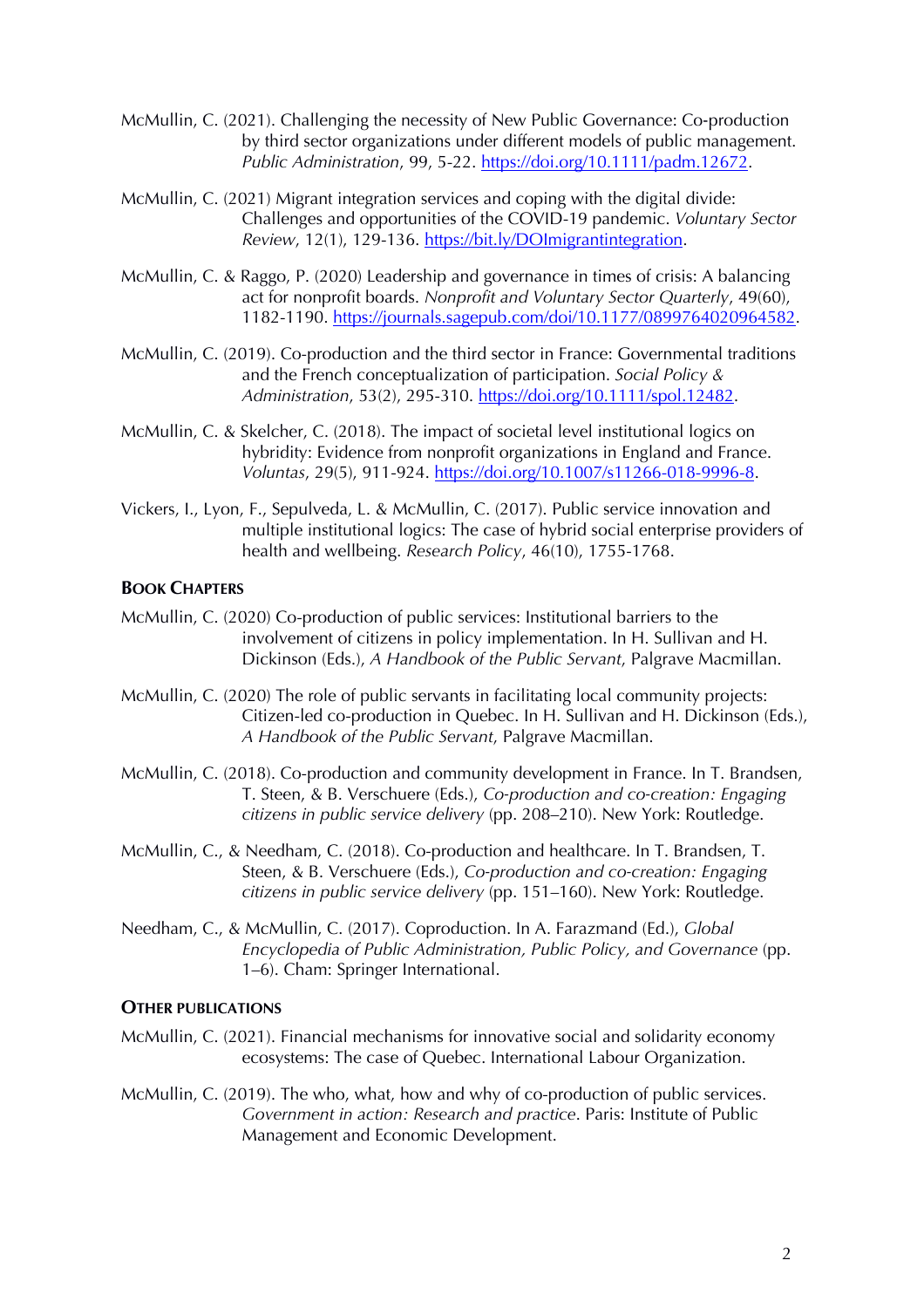McMullin, C. (2013). *Lessons for Leadership: The Experience of the Learning and Skills Improvement Service*. London: Public Chairs Forum.

McMullin, C. & Bird, N. (2012). *Community Rights Made Real*. London: Urban Forum.

## **GRANTS AND AWARDS**

| 2020 | Volcker Junior Scholar Research Award, American Political Science<br>Association                                                                                               |
|------|--------------------------------------------------------------------------------------------------------------------------------------------------------------------------------|
| 2020 | Postdoctoral Fellowship, Immigration Research Initiative<br>Project: Co-producing migrant integration services during challenging<br>times: Approaches in Montreal and Glasgow |
| 2019 | Emerging Scholars Award, Association for Research on Nonprofit<br>Organizations and Voluntary Action                                                                           |
| 2019 | Small Research Grant, American Political Science Association<br>Project: Co-production and sustainability: How do co-production<br>approaches evolve over time?                |
| 2019 | Mobility Grant, Centre for Interdisciplinary Research on Montreal &<br>International Association of Quebec Studies                                                             |
| 2019 | Research Grant, International Association of Quebec Studies                                                                                                                    |
| 2018 | Bank of Montreal Postdoctoral Fellowship in Montreal Studies, Centre for<br>Interdisciplinary Research on Montreal                                                             |
|      | Project: 'Faire Ensemble': The co-creation of community projects                                                                                                               |

# **INVITED TALKS**

| 2021 | 'Le co-design des politiques publiques appliqué aux services', Forum sur<br>l'intégration, online (29 April).                                                                                                  |
|------|----------------------------------------------------------------------------------------------------------------------------------------------------------------------------------------------------------------|
| 2019 | 'Financial mechanisms and the social economy ecosystem in Quebec',<br>International Labour Organization Academy on Social and Solidarity<br>Economy, Turin, Italy (June 6).                                    |
| 2019 | "We're not there to lead": The role of professionals in citizen-led co-<br>production', Public Services Research Group, University of New South<br>Wales Canberra (April 4).                                   |
| 2018 | 'Rules, practices and narratives: Why and how do nonprofits co-produce<br>services with community members?', School of Public Policy and<br>Administration, Carleton University, Ottawa, Canada (November 30). |

## **SELECTED CONFERENCE PRESENTATIONS**

- 2021 'Co-production of migrant integration services: Challenges and opportunities of online service provision', *International Research Society for Public Management Annual Conference* (April 20-23).
- 2020 'Co-production and sustainability: How do co-production projects evolve over time?', *Association for Research on Nonprofit Organizations and Voluntary Action Annual Conference* (Nov 12-14).